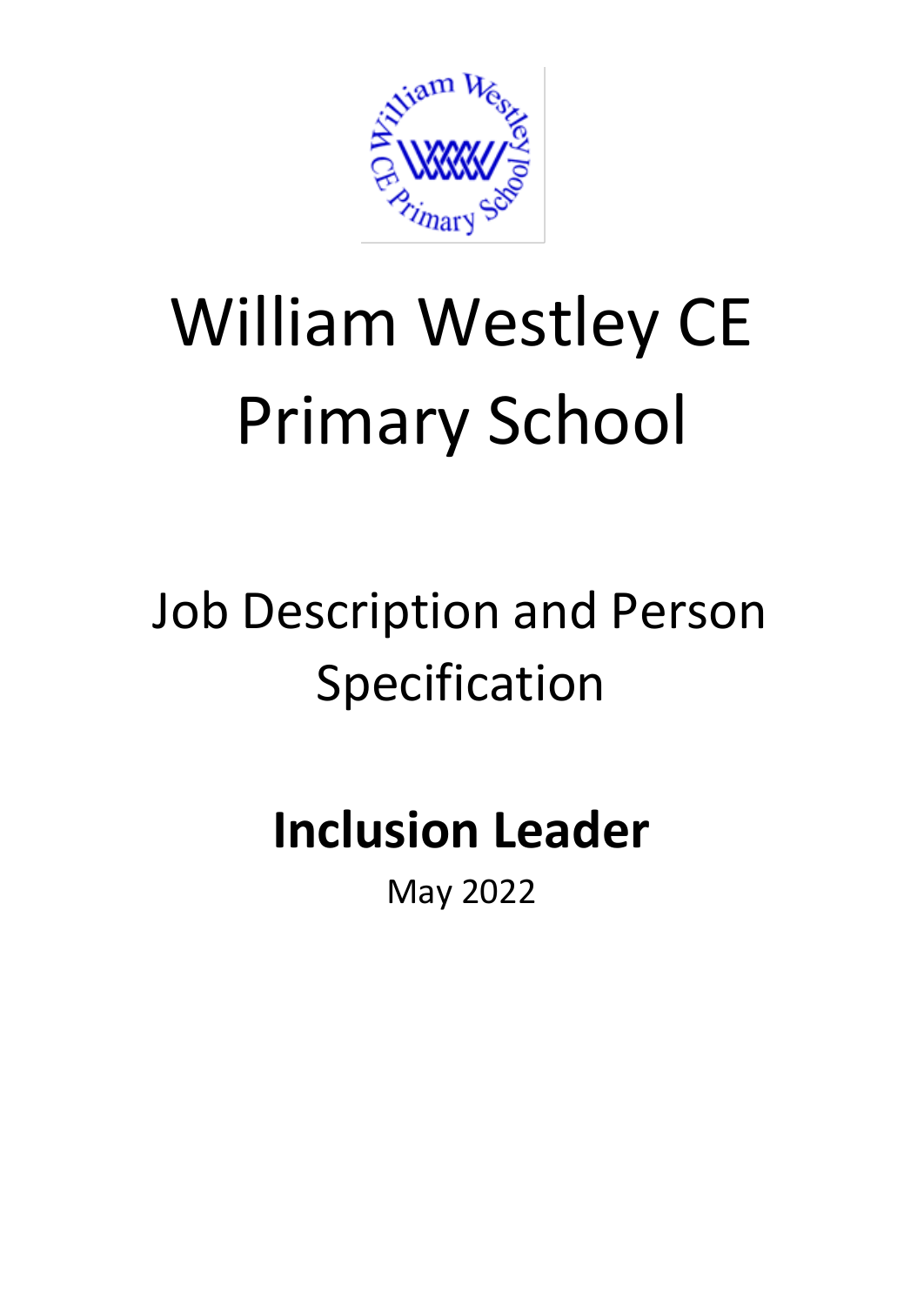We hope that this recruitment pack will give you all of the information you need to complete your application for the position of SENCO at William Westley CE Primary School.

Please pay close attention to the advert, job description and person specification as shortlisting will be based on meeting the criteria stipulated in these documents.

William Westley CE Primary School is committed to safeguarding and promoting the welfare of children and young people and expects all staff and volunteers to share this commitment. DBS checks and disqualification declaration may be required for this post. Shortlisted candidates will be contacted and references sought prior to interview. Any offer of a position will be subject to satisfactory references and DBS checks.

Please forward your completed application form to [office@williamwestley.cambs.sch.uk](mailto:office@williamwestley.cambs.sch.uk)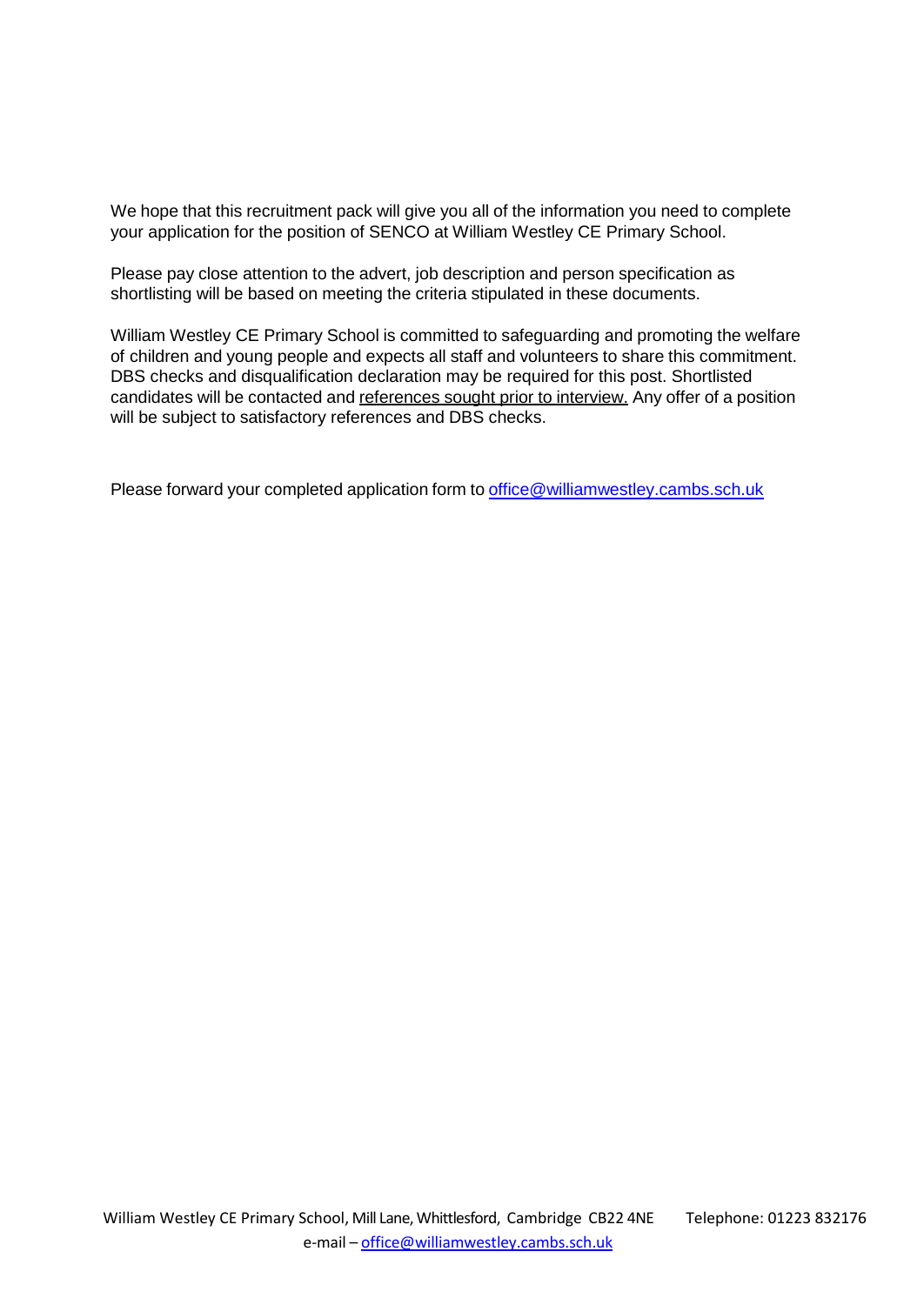

#### Job Description

**Post Title Inclusion Leader** 

**Responsible to**

**Headteacher** 

#### **Purpose of the job**

- To be responsible for the provision of a full learning experience and support for pupils with additional needs
- Oversee the day-to-day operation of the school's SEN policy to bring about improved standards of achievement for all students.
- Monitor and support the overall progress and development of SEN students.
- Liaise with, and manage the contribution of, external agencies, providers and workers, including medical and social services.

#### **Main Activities and Responsibilities**

*Paragraphs 1 to 8 below are a Main Pay Range Teachers Responsibilities (Teacher and Accomplished Teacher) as set out in Part 6 Contractual Framework for Teachers of the School Teachers Pay and Conditions Document 2013, and as may be amended by subsequent Documents. Main Pay Range teachers are required to act in accordance with the school's ethos, policies and practices, under the direction of the Headteacher: In addition to the duties and responsibilities of a Main Pay Range Teacher you are, as an Expert Teacher, required to be highly competent in all elements of the Teacher Standards, to ensure that your achievements and contribution to the school are substantial and sustained and to ensure that you discharge the Accountabilities under paragraph 9 and, if you are paid at the maximum of the Expert Teacher Pay Range, Accountabilities under paragraph 10.*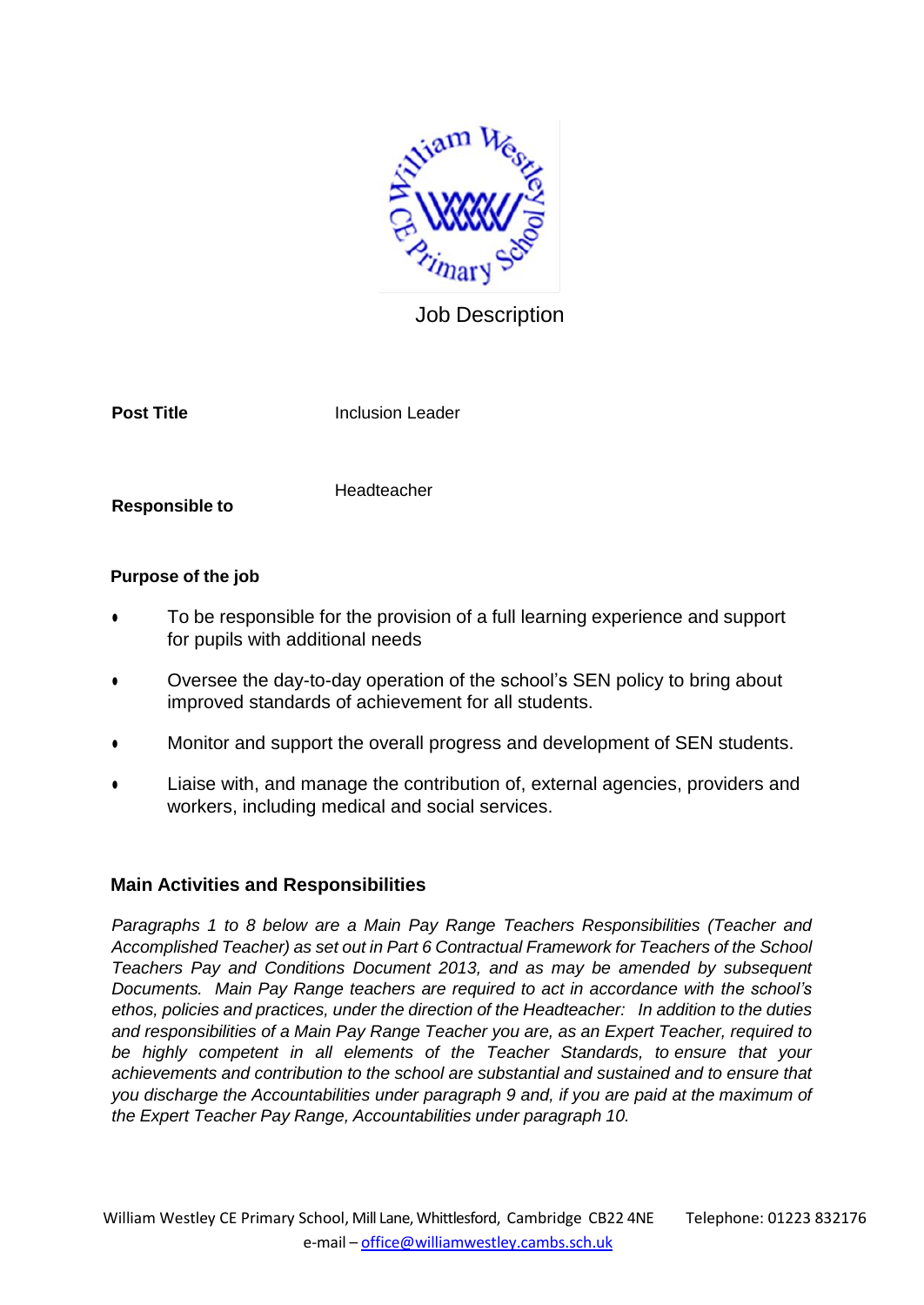#### **1. Teaching**

1.1 Plan and teach lessons and sequences of lessons to the class(es) you are assigned to teach within the context of the school's plans, curriculum and schemes of work in order to achieve target levels of student attainment, progress and outcomes.

1.2 Assess, monitor, record and report on the learning needs, progress and achievements of assigned students.

1.3 Set and mark work to be carried out by the student in school and elsewhere.

1.4 Participate in arrangements for preparing students for external examinations.

#### **2. Whole school organisation, strategy and development**

2.1 Contribute to the development, implementation and evaluation of the school's policies, practices and procedures in such a way as to support the school's values and vision.

2.2 Work with others on curriculum and/or student development to secure co-ordinated outcomes.

2.3 Supervise and so far as practicable teach any students where the person timetabled to take the class is not available to do so. (You will only rarely be required to provide such cover in circumstances that are not foreseeable).

#### **3. Health, safety and discipline**

3.1 Promote the safety and well-being of students in accordance with the school's Child Protection and other relevant policies.

3.2 Maintain good order and discipline among students in accordance with the school behaviour policy.

#### **4. Management of staff and resources**

4.1 Direct and supervise support staff assigned to you and, where appropriate, other teachers.

4.2 Contribute to the recruitment, selection, appointment and professional development of other teachers and support staff.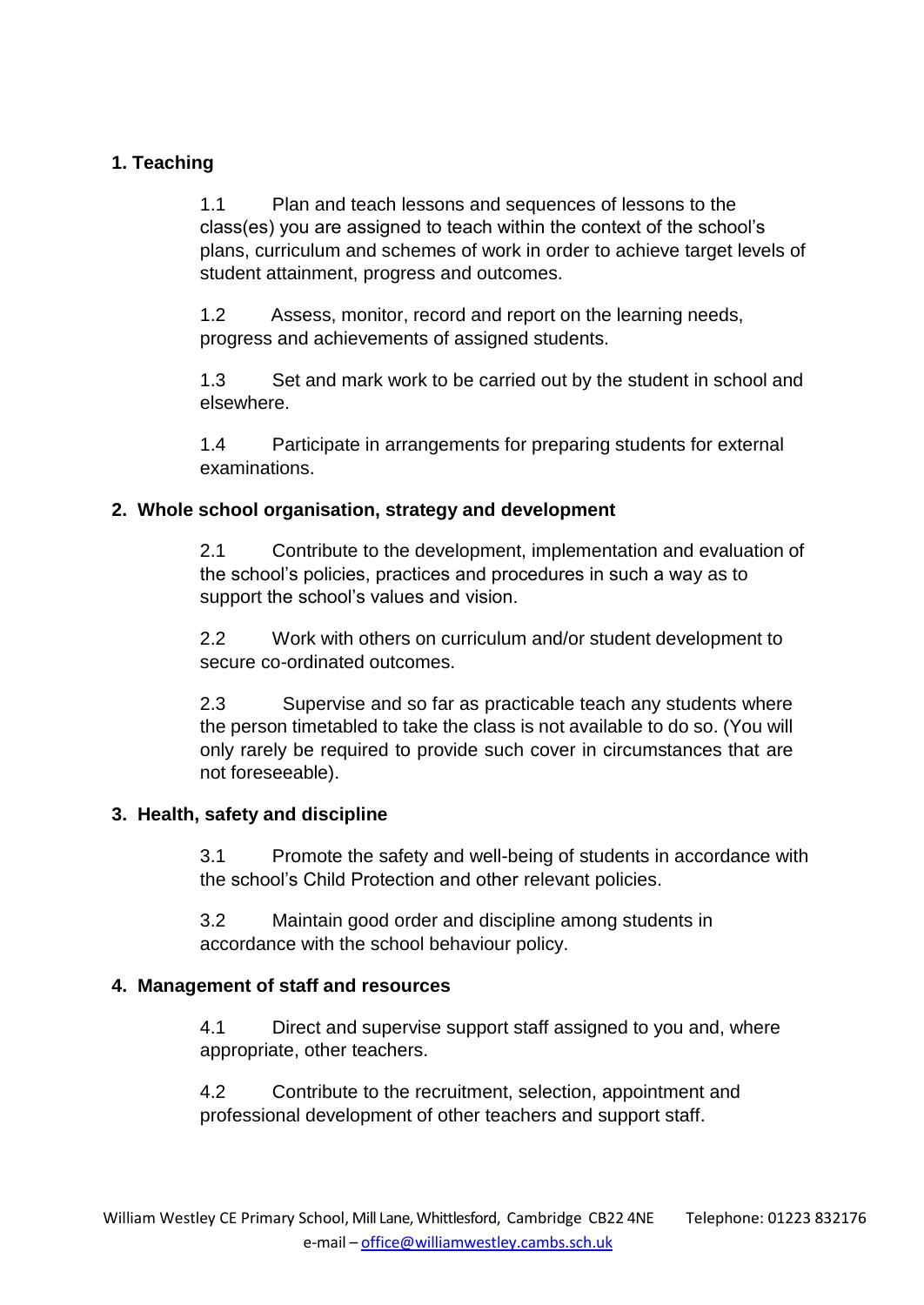4.3 Deploy resources delegated to you in accordance with school policies.

#### **5. Professional development**

5.1 Participate in arrangements for the appraisal and review of your own performance and, where appropriate, that of other teachers and support staff.

5.2 Participate in arrangements for your own further training and professional development and, where appropriate, that of other teachers and support staff including induction.

#### **6. Communication**

6.1 Communicate with students, parents and carers in accordance with the school ethos, policies and practice.

#### **7. Working with colleagues and other relevant professionals**

7.1 Collaborate and work with colleagues and other relevant professionals within and beyond the school.

7.2 Participating in administrative and organisational tasks, including the direction or supervision of persons providing support for the teachers in the school, which require the exercise of your professional skills and judgement.

#### **8. Fulfil wider professional responsibilities**

8.1 Make a positive contribution to the wider life and ethos of the school;

#### **9. Expert Teacher (Upper Pay Range) accountabilities**

9.1 Contribute significantly, where appropriate, to implementing workplace policies and practice and to promoting collective responsibility for their implementation.

9.2 Have an extensive knowledge and understanding of how to use and adapt a range of teaching, learning and behaviour management strategies, including how to personalise learning to provide opportunities for all learners to achieve their potential.

9.3 Have an extensive knowledge and well-informed understanding of the assessment requirements and arrangements for the subjects/curriculum areas you teach, including those related to public examinations and qualifications.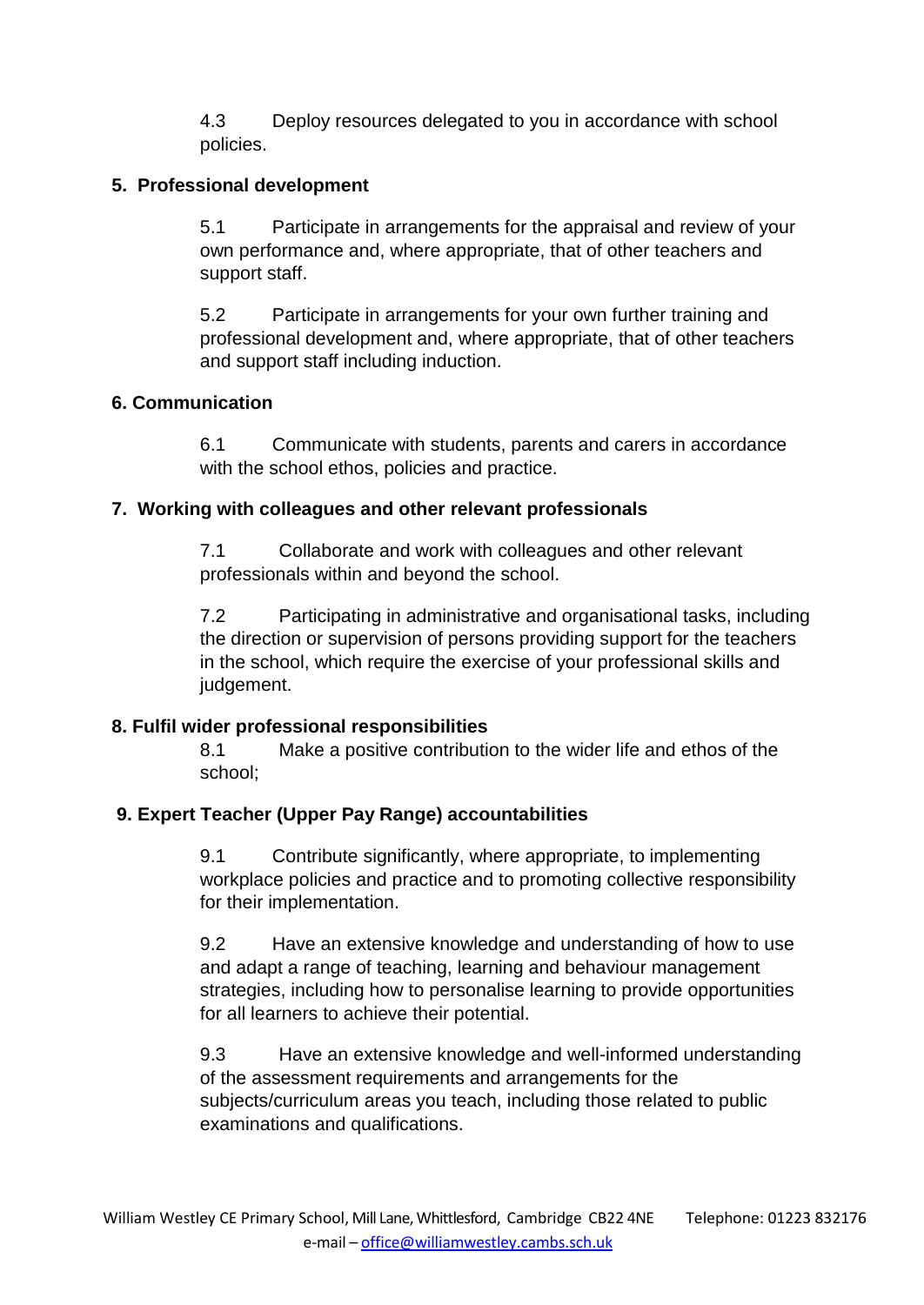9.4 Have up-to-date knowledge and understanding of the different types of qualifications and specifications and their suitability for meeting learners' needs.

9.5 Have a more developed knowledge and understanding of your subjects/curriculum areas and related pedagogy including how learning progresses within them than a Main Pay Range teacher.

9.6 Have sufficient depth of knowledge and experience to be able to give advice to colleagues on the development and well-being of children and young people.

9.7 Be flexible, creative and adept at designing learning sequences within lessons and across lessons that are effective and consistently well-matched to learning objectives and the needs of learners and which integrate recent developments, including those relating to subject/curriculum knowledge.

9.8 Provide coaching and mentoring to other teachers, give advice to them and demonstrate to them effective teaching practice in order to help them meet the relevant standards and develop their teaching practice

#### **10. Additional accountabilities for the maximum of the Upper Pay Range**

- 10.1 Play a critical role in the life of the school.
- 10.2 Provide a role model for teaching and learning.
- 10.3 Make a distinctive contribution to the raising of student standards.
- 10.4 Contribute effectively to the work of the wider team.

#### **11. Additional accountabilities for the SENCO**

11.1 To co-ordinate provision and relevant testing for students with SEN

With regard to the Code of Practice and including identification, assessment and support of students with SEN.

To prepare and submit referrals and other relevant paperwork

To co-ordinate, monitor and review Support Plans

To liaise with the Assessment Lead with regard to any special arrangements required for students.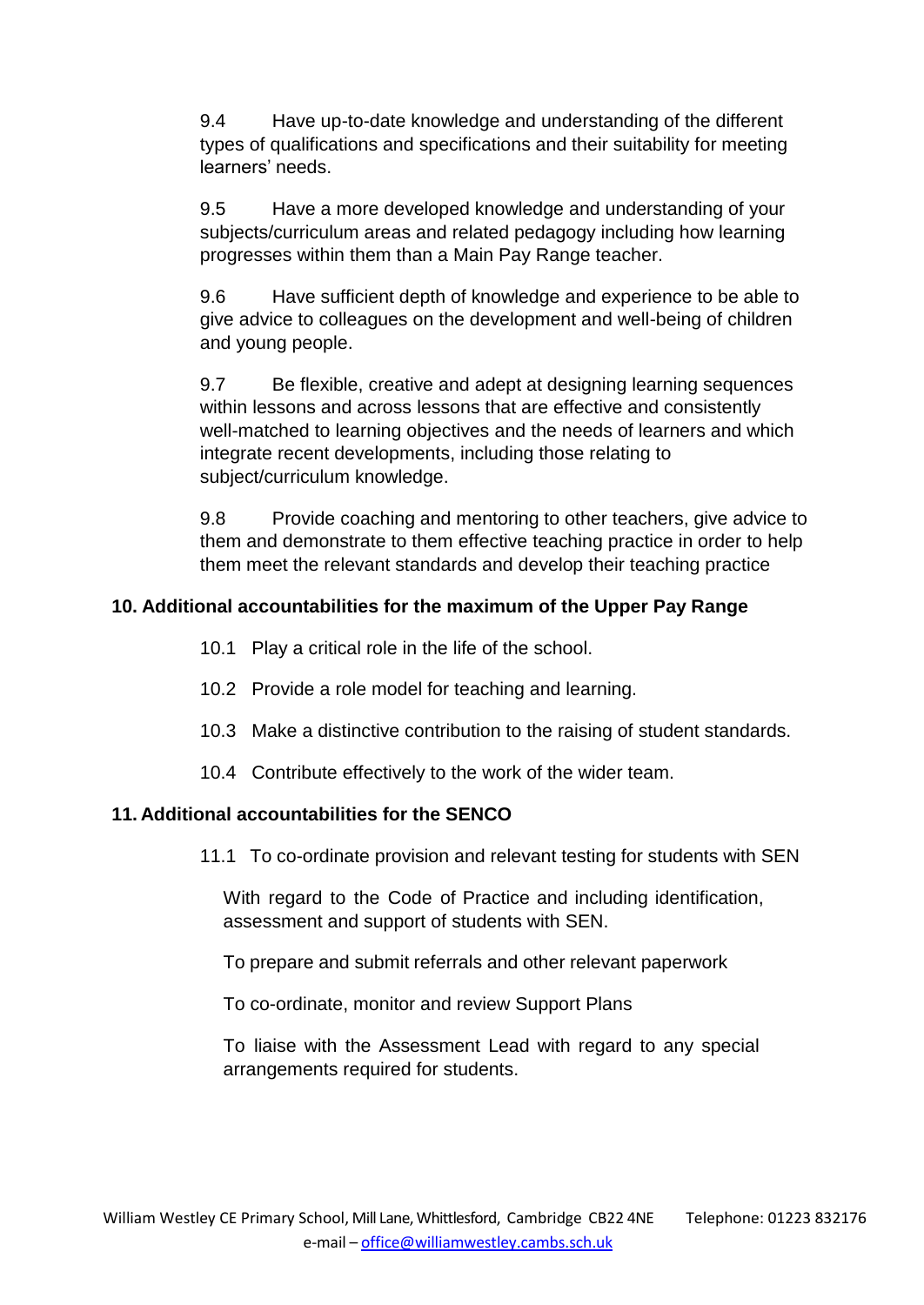11.2 To contribute to the strategic planning for SEN within the school

Drawing up SEN action plans/development plans.

Ensuring SEN is an integral part of the School Improvement & Development Plan (SIDP).

11.3 To liaise within school and with all relevant outside agencies including families

11.4 To promote staff development in relation to SEN, Including own personal development, keeping self-informed with up-to-date research issues and local LA and national policies, contributing to whole school CPD; ensuring SEN is a whole school issue and organising regular CPD for the Learning Support Team.

11.5 To contribute to the management of SEN resources

Physical resources including the annual budget allocation and training budget.

Human resources including line management, timetabling and deployment of Learning Support Team, recruitment and interviews.

11.6 To maintain and oversee records on all students with SEN

Including whole school and individual records on students with SEN.

Closely monitor SEN students' progress using all available data and evidence.

Initiating and carrying out assessments.

Organisation of Annual Reviews and attendance at relevant meetings.

Whilst every effort has been made to explain the main duties and responsibilities of the post, each individual task undertaken may not be identified. Employees will be expected to comply with any reasonable request from a manager to undertake work of a similar level that is not specified in this job description. Employees are expected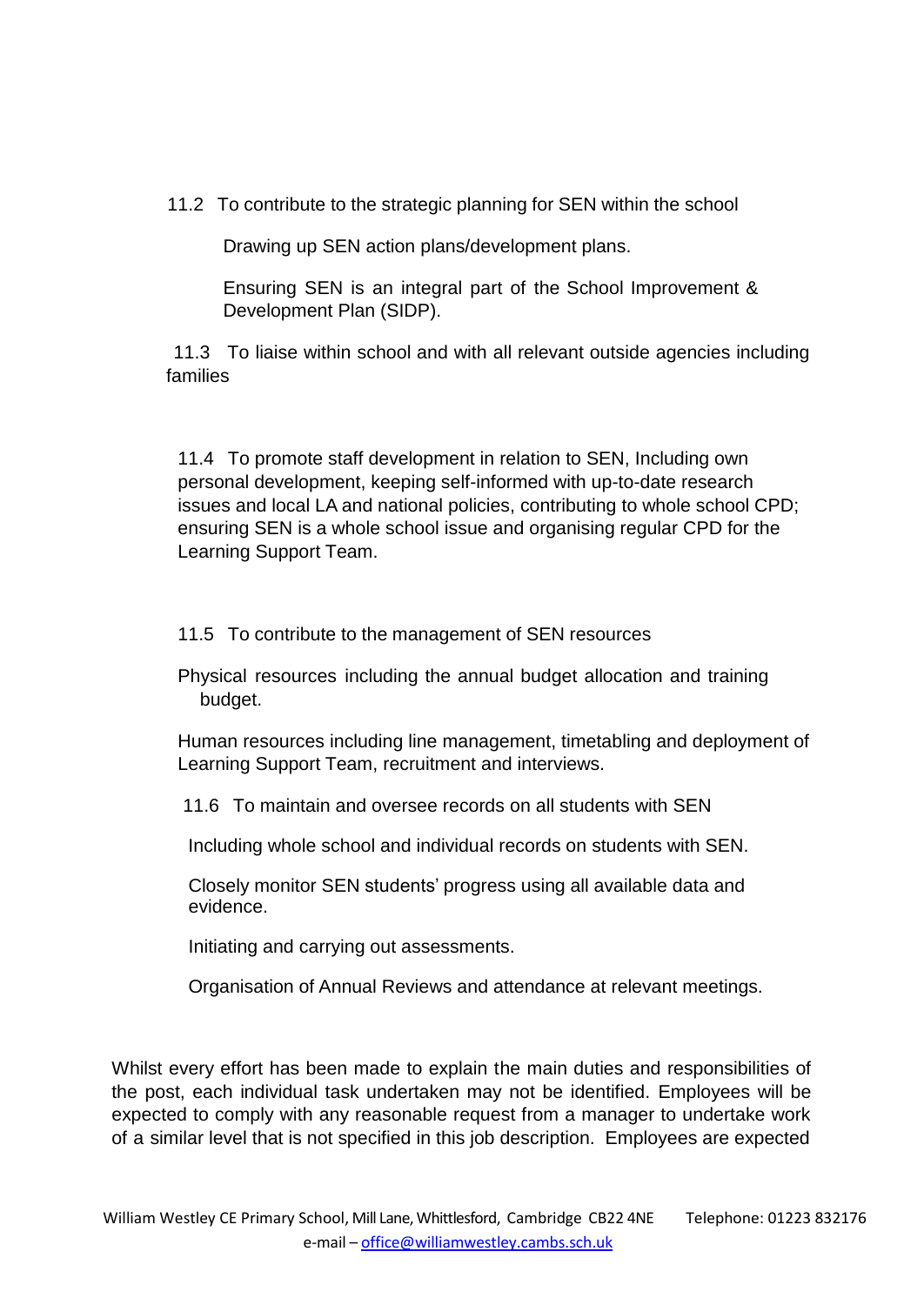to be courteous to colleagues and provide a welcoming environment to visitors and telephone callers.

The school will endeavour to make any necessary reasonable adjustments to the job and the working environment to enable access to employment opportunities for disabled job applicants or continued employment for any employee who develops a disabling condition.

This job description is current at the date shown, but, in consultation with you, maybe changed by the Headteacher to reflect or anticipate changes in the job commensurate with the grade and job title.

**Date: 13th May 2022**

The National Award for SEN Co-ordination

This is a compulsory course for all new SENCOs appointed since September 2008 who must gain *The National Award for SEN Co-ordination* within three years of taking up their SENCO post. From September 2009, amended regulations came into forces that require the governing body to ensure the teacher designated as the SENCO, who is new to the role, undertakes nationally approved training. It is therefore essential that the appointed person either has *The National Award for SEN Co-ordination* OR is willing to achieve this with three years of appointment and undertake any nationally approved training.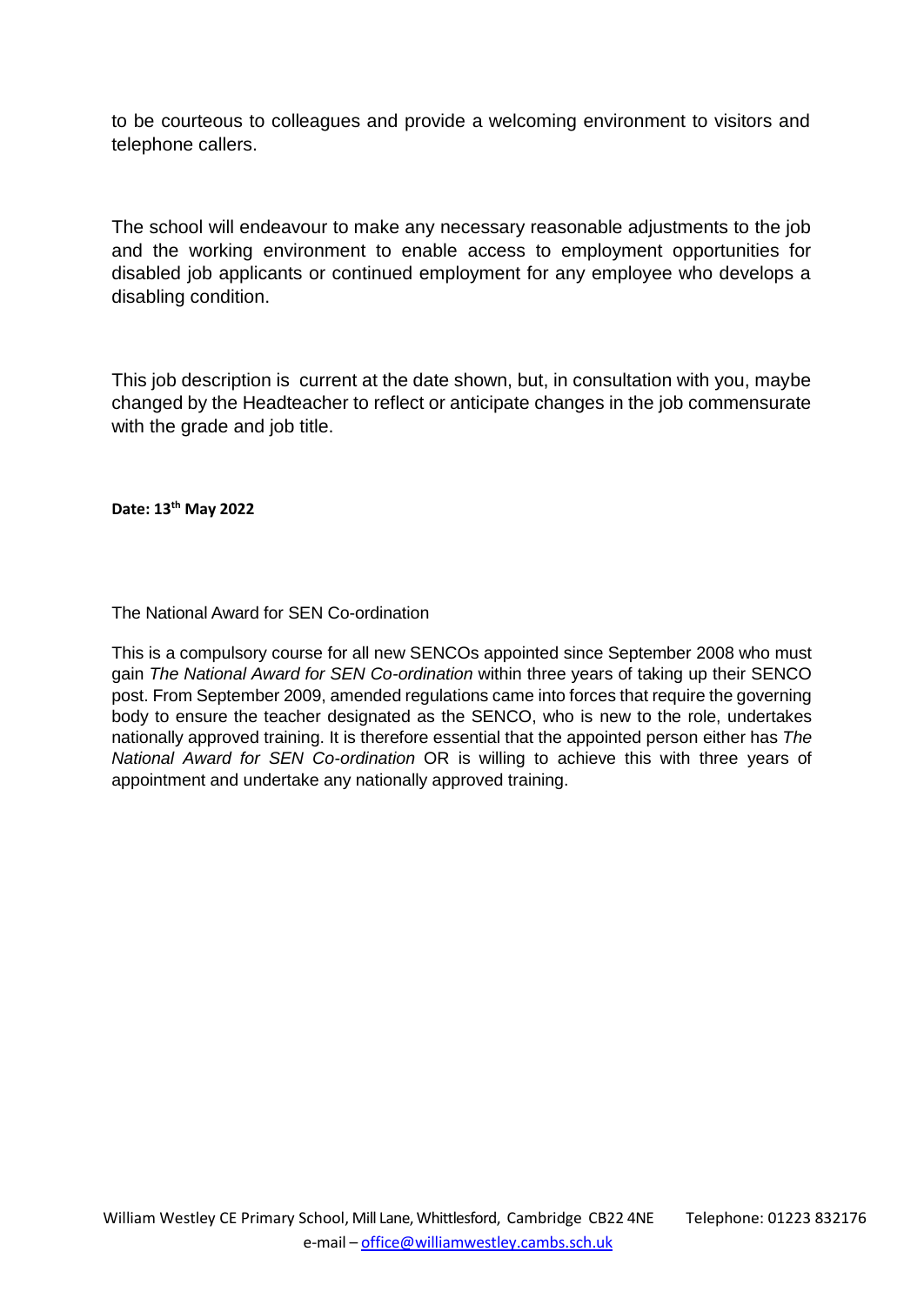#### **William Westley CE Primary School Primary School**

Person Specification: Inclusion Leader

*Fluency Code: The ability to converse at ease with pupils, parents/carers and members of the public and to provide information and advice in accurate spoken English is essential for the post.*

|                       | <b>Essential</b>                                                                                                                                      | <b>Desirable</b>                                                                                                                                  |
|-----------------------|-------------------------------------------------------------------------------------------------------------------------------------------------------|---------------------------------------------------------------------------------------------------------------------------------------------------|
| <b>Qualifications</b> | <b>Qualified teacher status</b><br>1.<br>Successful DBS and safeguarding<br>2.<br>clearance<br>At least 3 years experience as a<br>3.<br>classteacher | <b>Holds National</b><br>٠<br><b>SENCO</b><br>qualification or is<br>willing to<br>undertake<br>nationally<br>approved training<br>within 3 years |
| Knowledge             | 1. The knowledge and                                                                                                                                  |                                                                                                                                                   |
| and                   | understanding of effective                                                                                                                            |                                                                                                                                                   |
| <b>Understanding</b>  | teaching and best practice and                                                                                                                        |                                                                                                                                                   |
|                       | capacity to deliver consistently<br>good lessons                                                                                                      |                                                                                                                                                   |
|                       | 2. Clear understanding of the role                                                                                                                    |                                                                                                                                                   |
|                       | high<br>expectations<br>οf<br>in.                                                                                                                     |                                                                                                                                                   |
|                       | improving pupil outcomes                                                                                                                              |                                                                                                                                                   |
|                       | 3. Effective differentiation which                                                                                                                    |                                                                                                                                                   |
|                       | ensures progress for all pupils                                                                                                                       |                                                                                                                                                   |
|                       | through personalised learning                                                                                                                         |                                                                                                                                                   |
|                       | 4. Using and interpreting data to                                                                                                                     |                                                                                                                                                   |
|                       | inform teaching                                                                                                                                       |                                                                                                                                                   |
|                       | 5. A repertoire of teaching<br>strategies to engage and                                                                                               |                                                                                                                                                   |
|                       | motivate a range of learners                                                                                                                          |                                                                                                                                                   |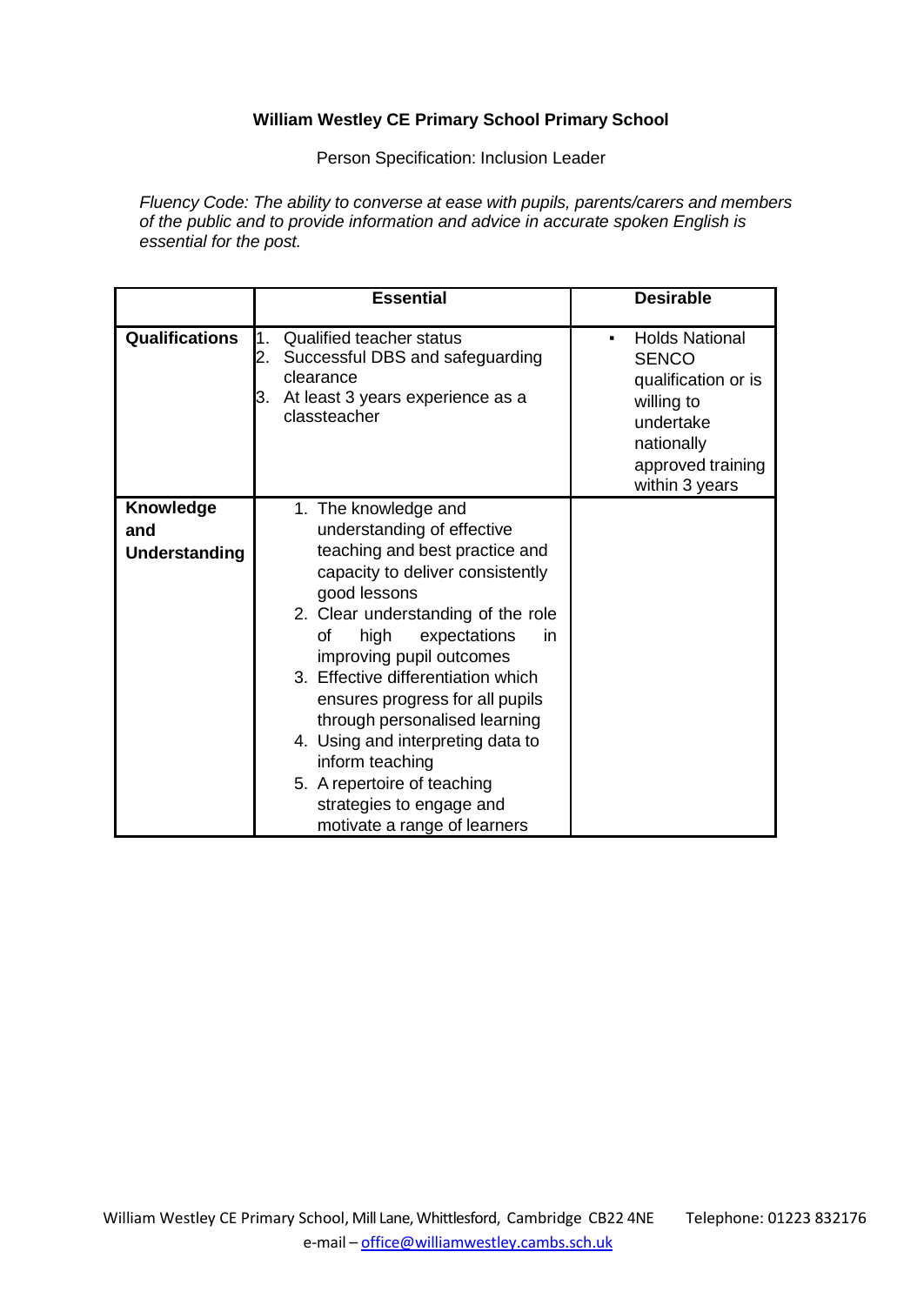|                   | 6. Secure knowledge of EYFS<br>Framework and/or national<br>curriculum<br>7. A range of effective strategies<br>for promoting positive behaviour<br>and maintaining a calm and<br>purposeful learning<br>environment<br>8. Giving effective feedback<br>9. Experience of working with<br>children with Special<br><b>Educational Needs.</b><br>10. Developing productive home<br>school partnerships<br>11. Understanding of statutory<br>assessment processes relating<br>to their phase<br>12. Statutory guidance and best<br>practices for safeguarding<br>13. Knowledge of statutory<br>frameworks such as SEN Code<br>of Practice<br>14. Knowledge of common<br>additional need difficulties and<br>strategies to support          |
|-------------------|-----------------------------------------------------------------------------------------------------------------------------------------------------------------------------------------------------------------------------------------------------------------------------------------------------------------------------------------------------------------------------------------------------------------------------------------------------------------------------------------------------------------------------------------------------------------------------------------------------------------------------------------------------------------------------------------------------------------------------------------|
| <b>Experience</b> | Experience of<br>1. Experience of teaching in a<br>teaching across<br>Primary school setting.<br>two phases<br>2. Ability to demonstrate evidence<br>of consistently good practice in<br>at least one key stage.<br>3. Proven record of raising<br>attainment and improving<br>progress<br>4. Working effectively as part of a<br>team<br>5. Planning and delivering creative<br>and inspiring lessons using<br>formative and summative<br>assessment effectively<br>6. Contributing to and<br>implementing whole school<br>policies<br>7. Experience of providing<br>effective support for children<br>with SEND<br>8.<br>Experience of all aspects of<br>statutory processes related to<br>SEND and referrals to external<br>partners |